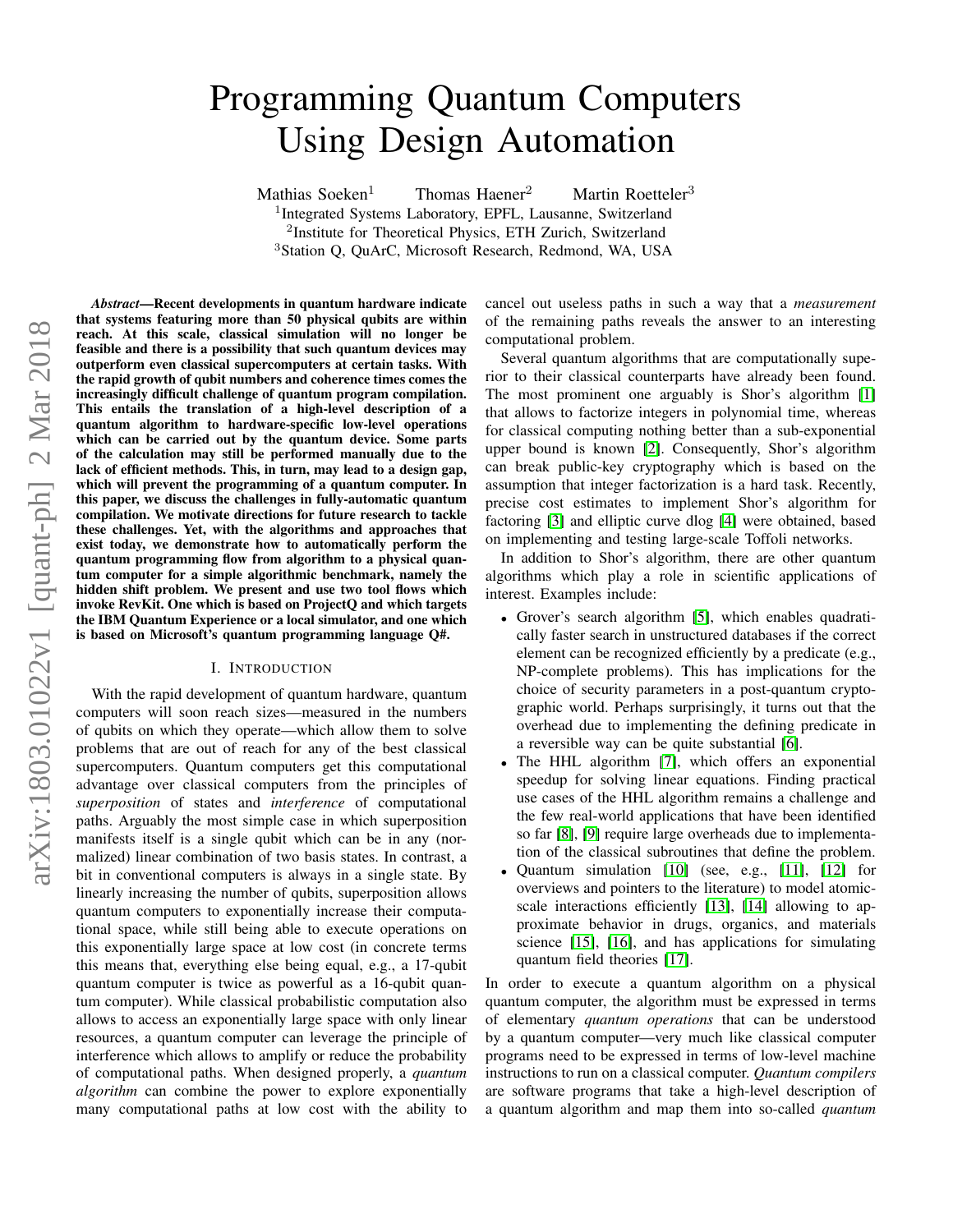*circuits*. Quantum circuits are *not* a physical entity, but an abstraction of the physical operations that can be performed to qubits of the physical system [\[18\]](#page-8-17). They are represented in terms of sequences of low-level quantum operations. Quantum circuits can be considered the "assembly code" of a quantum computer, in which qubits play the role of registers. The goal of quantum compilers is to find a quantum circuit that meets the number of available qubits and minimizes the number of quantum operations. A challenge for quatum compilers is to map combinational non-quantum operations into quantum circuits, while not exceeding the resource constraints due to the limited number of qubits. This is a difficult problem, and no satisfiable and sufficient solution is provided by today's state-of-the-art quantum compilers.

Quantum computing has made a big leap this year, as research on physical devices is moving from the academic environment into several companies [\[19\]](#page-8-18). Microsoft, Google, IBM, Intel, Alibaba, as well as the rapidly growing startup companies IonQ and Rigetti, are investing into building the first scalable quantum computer. As of today, the largest publicly available fully-programmable quantum computers<sup>[1](#page-1-0)</sup> are by IBM which features 17 qubits [\[20\]](#page-8-19) and by Rigetti which features 19 qubits [\[21\]](#page-8-20). Recently, Intel announced a quantum computer with 17 qubits [\[22\]](#page-8-21) and IBM quantum computers with up to 50 qubits [\[23\]](#page-8-22). These sizes are not yet practical, since it has been shown that supercomputers are able to simulate low-depth quantum circuits with up to 56 qubits classically [\[24\]](#page-8-23), and full state vector simulation is possible for up to 45 qubits [\[25\]](#page-9-0). The rapid progress in quantum computing and quantum simulation underlines the importance of having reliable and robust quantum programming toolchains.

#### II. QUANTUM PROGRAMMING LANGUAGES

Several quantum programming languages were proposed in recent years, ranging from imperative to functional and low-level to high-level [\[26\]](#page-9-1). Languages such as Quipper [\[27\]](#page-9-2), ScaffCC/Scaffold [\[28\]](#page-9-3), [\[29\]](#page-9-4), LIQU $i$ | $i$  [\[30\]](#page-9-5), QWire [\[31\]](#page-9-6), Quil [\[32\]](#page-9-7), Q# [\[33\]](#page-9-8), [\[34\]](#page-9-9) and ProjectQ [\[35\]](#page-9-10) enable programming of quantum computers. Quipper is a strongly-typed, functional quantum programming language embedded in Haskell; Scaffold is a stand-alone C-like programming language and its compiler ScaffCC leverages the LLVM framework; QWire is embedded in the proof system Coq;  $LIQUi|\rangle$  is embedded in F#; Q# is a stand-alone F#-like language, and ProjectQ and Quil are embedded in Python.

All mentioned languages offer extensible frameworks for quantum circuit description and manipulation, and some of them offer gate decomposition and circuit optimization methods, some classical control flow, and exporting of quantum circuits for rendering or resource costing purposes.

Theoretically, it would be sufficient if a programming language for quantum computing supported the gate set of the target hardware. The similarity between such an approach and classical assembly language brought into existence quantum assembly languages such as QASM [\[36\]](#page-9-11) and OPEN-

QASM [\[37\]](#page-9-12). While sufficient for today's quantum hardware which is able to perform a few gate operations on less than 20 qubits, programming in such a language is neither scalable nor particularly user-friendly. Rather, a quantum programming language should provide high-level abstractions in order to shorten development times and to enable portability across a wide range of quantum hardware backends, similar to today's compilers for classical high-level languages such as  $C_{++}$ .

In addition to purely classical and purely quantum subroutines, typical quantum algorithms also require classical functions to be evaluated on a superposition of inputs, e.g., the modular exponentiation in Shor's algorithm for factoring [\[1\]](#page-8-0). Therefore, such "mixed" constructs must also be supported by the language and the compiler must be able to translate these constructs to instructions which can be executed by the quantum hardware.

## III. QUANTUM COMPUTING BASICS

This section introduces the necessary background on quantum algorithms and quantum circuits. This introduction is kept brief on purpose and focuses on the most important notations and definitions that are necessary in the course of this paper. For a more detailed overview on the matter, we refer the reader to the standard literature [\[38\]](#page-9-13).

A *quantum algorithm* is implemented in terms of a quantum program, which is a sequence of high-level quantum operations that are performed on a set of qubits. A *qubit state* is modeled as a column vector  $|\varphi\rangle = \hat{(\alpha_0)}$  with two complex-valued elements  $\alpha_0$  and  $\alpha_1$ , called *amplitudes*, such that  $|\alpha_0|^2 + |\alpha_1|^2 = 1$ . The values  $|\alpha_0|^2$  and  $|\alpha_1|^2$  are the probabilities of whether the qubit state will be 0 or 1 after measuring it, respectively. The classical states for a logic 0 and logic 1 are  $|0\rangle = \begin{pmatrix} 1 \\ 0 \end{pmatrix}$  and  $|1\rangle = \begin{pmatrix} 0 \\ 1 \end{pmatrix}$ , respectively. Hence, we may also write the state of a qubit as  $|\varphi\rangle = \alpha_0|0\rangle + \alpha_1|1\rangle$ . The notation  $|\cdot\rangle$  is called Dirac or *bra-ket* notation and typical for denoting quantum states. A state in which the measurement outcome has an equal probability of being 0 or 1 is for example  $\frac{1}{\sqrt{2}}$  $\frac{1}{2}$  ( $\frac{1}{1}$ ), which is abbreviated as  $|+\rangle$ , since it occurs very frequently in the design of quantum algorithms. A different state with the same measurement probabilities is  $|-\rangle = \frac{1}{\sqrt{2}}$  $\frac{1}{2}$  ( $\frac{1}{-1}$ ). Although the measurement probability is the same, the quantum state is not, which is one reason that makes quantum computing significantly different from probabilistic computing.

Qubit registers refer to quantum states involving multiple qubits. As an example, a 2-qubit register is represented by the state  $\begin{pmatrix} \alpha_{00} \\ \alpha_{01} \\ \alpha_{11} \\ \end{pmatrix} = \alpha_{00} |00\rangle + \alpha_{01} |01\rangle + \alpha_{10} |10\rangle + \alpha_{11} |11\rangle,$ which has four amplitudes, one for each classical state  $|00\rangle$ ,  $|01\rangle$ ,  $|10\rangle$ , and  $|11\rangle$ . In general, an *n*-qubit register is a column vector  $|\varphi\rangle = \sum_{b \in \mathbb{B}^n} \alpha_b |b\rangle$  with  $2^n$  amplitudes. This reflects the exponential power of qubits.

Quantum operations are modeled in terms of unitary matrices, called *quantum gates*. A matrix U is unitary if  $UU^{\dagger} =$  $U^{\dagger}U = I$ , where  $U^{\dagger}$  refers to the conjugate transpose of U (also referred to as the Hermitian or adjoint of  $U$ ), and  $I$ is the identity matrix. A unitary matrix is length-preserving and therefore maps one qubit state into another qubit state.

<span id="page-1-0"></span><sup>&</sup>lt;sup>1</sup>in contrast to special-purpose quantum computers such as the D-Wave quantum annealer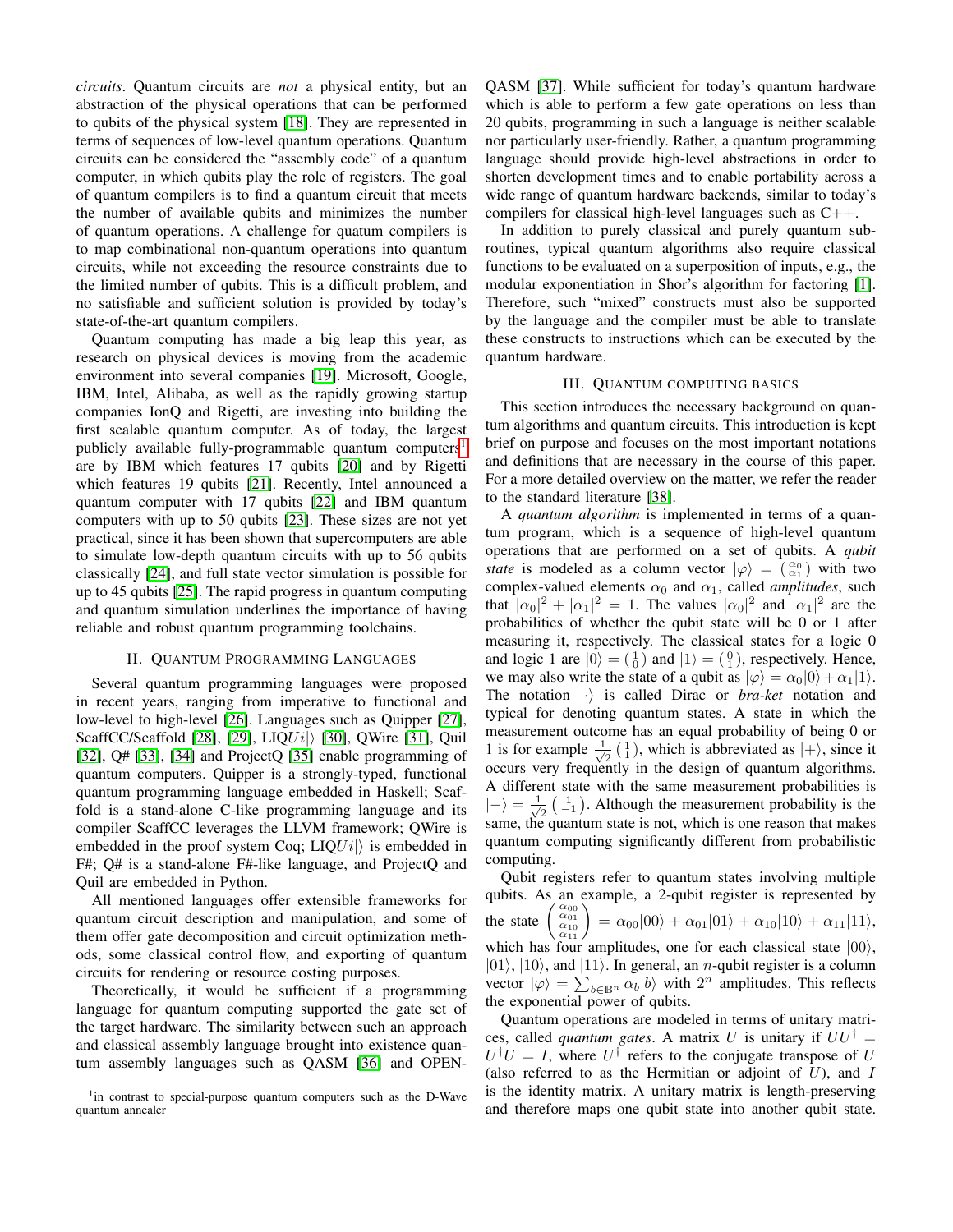<span id="page-2-0"></span>

Fig. 1: Some basic examples for quantum circuits. Circuits are read from left to right. Shown in (a) is a simple quantum circuit that entangles two qubits. The circuit consists of a Hadamard gate  $H$  and a controlled NOT gate and which creates upon input  $|0\rangle|0\rangle$  the resulting output state  $|\Psi\rangle = \frac{1}{\sqrt{2}}$  $\frac{1}{2}$  (|00\inet + |11\). Shown in (b) is an example for a larger quantum circuit consisting of local rotations  $R_1, \ldots, R_4$  acting on single qubits, larger unitary gates  $U_1, U_2$  acting on several qubits, and two measurement operations applied to the top two qubits.

A quantum operation that acts on a single qubit is a  $2 \times 2$ unitary matrix, and a quantum operation that acts on an  $n$ qubit register is a  $2^n \times 2^n$  unitary matrix. An example for a single qubit operation is the so-called *Hadamard* operation  $H = \frac{1}{4}$  $\frac{1}{2}$   $\begin{pmatrix} 1 & 1 \\ 1 & -1 \end{pmatrix}$ . This operation can be used to create a superposition of the two basis states  $|0\rangle$  and  $|1\rangle$ , since  $H|0\rangle = \frac{1}{\sqrt{2}}$  $\overline{Z}(0) + |1\rangle$ ). The *CNOT* operation is a 2-qubit quantum operation that maps  $|\varphi_1\rangle|\varphi_2\rangle \mapsto |\varphi_1\rangle|\varphi_1 \oplus \varphi_2\rangle$ , where '⊕' is the exclusive-OR operation. The CNOT operation inverts the *target qubit*  $|\varphi_2\rangle$  if the *control qubit*  $|\varphi_1\rangle$  is 1. It can be represented as the unitary matrix  $\left(\begin{smallmatrix} 1 & 0 & 0 & 0 \ 0 & 1 & 0 & 0 \ 0 & 0 & 0 & 1 \ 0 & 0 & 1 & 0 \end{smallmatrix}\right)$ . The unitary matrix of the CNOT operation is a permutation matrix. A quantum operation whose unitary matrix is a permutation matrix is called a *classical* operation. This also means that all classical operations must be reversible, since otherwise they cannot be represented in terms of a permutation matrix.

A quantum algorithm describes the interaction of quantum operations with qubits. Researchers use *quantum circuits* as an abstraction to illustrate these interactions. Fig. [1\(](#page-2-0)a) shows an abstract representation of such a quantum circuit. The horizontal lines represent qubits, the boxes represent quantum operations that interact with the qubits, and time moves from left to right. Consequently, the vertical direction corresponds to space (i.e., number of qubits) and the horizontal direction to time (i.e., number of quantum operations). There are three types of operations: (i) quantum operations  $(R_1, \ldots, R_4$  in the figure), (ii) classical operations  $(U_1$  and  $U_2$  in the figure), and (iii) measurements which are illustrated by a meter. Classical operations perform classical computations, such as arithmetic operations—but acting on qubits rather than bits. A quantum circuit can be seen as a way to represent a large unitary matrix composed of smaller ones. The absence of a gate in a circuit corresponds to the identity matrix. Fig. [1\(](#page-2-0)b) shows a simple quantum algorithm consisting of a Hadamard gate followed by a CNOT operation. The CNOT operation has a special notation with a solid circle for the control qubit and an '⊕' symbol for the target qubit. This quantum algorithm

<span id="page-2-1"></span>

Fig. 2: The high-level design flow for mapping quantum algorithms to quantum computers.

takes as input two qubits initialized in state  $|0\rangle$  and creates the 2-qubit state  $\frac{1}{\sqrt{2}}$  $\frac{1}{2}$  ( $|00\rangle + |11\rangle$ ). This state is entangled, i.e., by measuring one qubit the outcome of the second is immediately determined. This also means that the explicit state of one of the qubits cannot be described individually. Sequential composition of two gates in a quantum circuit corresponds to matrix multiplication and parallel composition of gates corresponds to taking the Kronecker product, denoted '⊗'. The unitary matrix represented by the quantum circuit in Fig. [1\(](#page-2-0)b) is  $CNOT(H \otimes I)$ .

Note that today's quantum algorithms rely on a variety of different combinational calculations. Factoring needs constant modular arithmetic [\[1\]](#page-8-0), computing elliptic curve discrete logarithms using a quantum algorithm requires generic modular arithmetic [\[4\]](#page-8-3), the HHL algorithm needs reciprocals and Newton type methods [\[7\]](#page-8-6), amplitude amplification algorithms need implementations for search and collision [\[5\]](#page-8-4), and quantum simulation algorithms need addressing and indexing functions for sparse matrices as well as computing Hamiltonian terms on the fly [\[11\]](#page-8-10).

#### IV. QUANTUM DESIGN AUTOMATION: GENERAL FLOW

Fig. [2](#page-2-1) abstractly illustrates the overall programming flow for quantum computers. The capabilities of the targeted quantum computer are taken into account when developing the quantum algorithm. A quantum algorithm consists of quantum parts and classical combinational operations. The quantum algorithm must be translated into a quantum circuit. While automatic and satisfactory solutions exist for translating the quantum parts, no sufficient solution exists for automatically translating the combinational operations. In fact, the current quantum programming flow depends on predefined library components for which manually derived quantum circuits exist. Such a manual flow is time-consuming, not flexible, and not scalable.

Rather, one would like to express the quantum program at a high level of abstraction and have a compiler which is able to automatically translate the entire circuit, even if no manually optimized libraries are available. It is thus crucial that the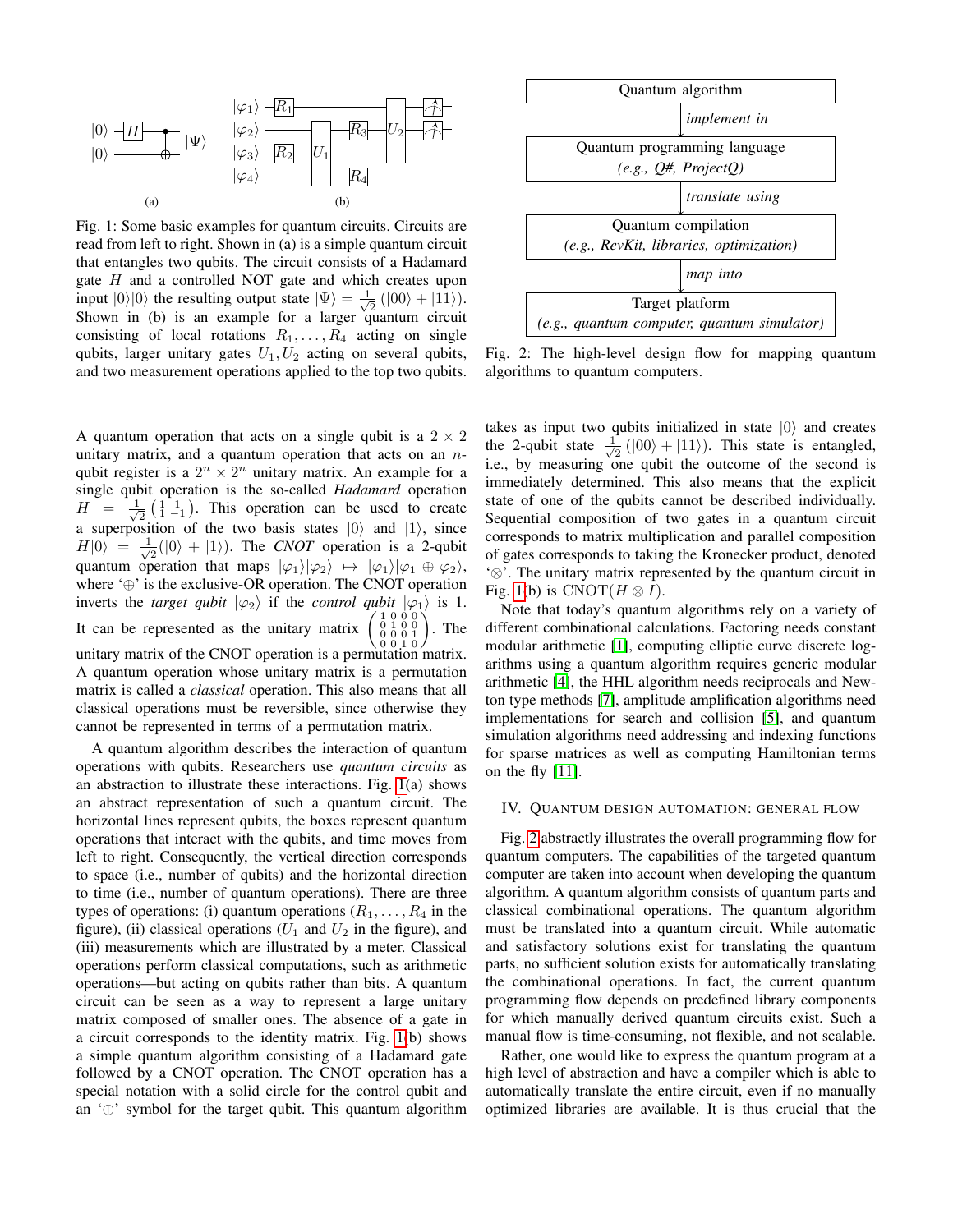quantum programming language used to express the quantum program supports such a design flow.

## V. COMPILING BOOLEAN FUNCTIONS

The translation of classical combinational operations into quantum circuits involves *reversible logic synthesis* [\[39\]](#page-9-14). Due to the physical properties of quantum states, all operations need to be performed in a reversible manner. State-of-theart approaches first create a reversible logic circuit with reversible gates, which are Boolean abstractions of classical reversible operations. Other methods translate reversible gates into quantum circuits [\[40\]](#page-9-15), [\[41\]](#page-9-16), [\[42\]](#page-9-17). Many approaches for reversible logic synthesis have been proposed in the last 15 years (e.g., [\[43\]](#page-9-18), [\[44\]](#page-9-19), [\[45\]](#page-9-20), [\[46\]](#page-9-21)).

It is customary to distinguish reversible synthesis algorithms based on whether the Boolean function that is input to the algorithm is already a reversible function or not. For a reversible Boolean function  $f : \mathbb{B}^n \to \mathbb{B}^n$ , reversible synthesis algorithms find an  $n$  qubit quantum circuit that realizes the unitary

$$
U: |x\rangle \mapsto |f(x)\rangle. \tag{1}
$$

Several algorithms have been proposed for this task. They differ depending on  $f$ 's representation. Most of the early algorithms expect  $f$  to be represented as a truth table (see, e.g., [\[43\]](#page-9-18), [\[47\]](#page-9-22), [\[48\]](#page-9-23), [\[49\]](#page-9-24), [\[50\]](#page-9-25)). The explicit truth table representation limits the application to large functions, i.e.,  $n > 20$ . Alternative implementations have been proposed that work on symbolic representations of  $f$ , e.g., as binary decision diagrams (BDDs) [\[46\]](#page-9-21), [\[51\]](#page-9-26) or Boolean satisfiability problems [\[52\]](#page-9-27). These approaches are able to find quatum circuits also for some Boolean functions that are much larger. However, the symbolic function representation does not always guarantee a compact function representation. Nonetheless, the main drawback of such reversible functions algorithms is that they require a reversible input function, which is rarely the case in most algorithms of interest.

The second class of reversible synthesis algorithms considers irreversible functions  $f : \mathbb{B}^n \to \mathbb{B}^m$  as input. Since a quantum circuit can not represent irreversible functions, f must be embedded into a reversible function. This may be done either *explicitly* or *implicitly*. In the explicit case one finds a reversible function  $g: \mathbb{B}^r \to \mathbb{B}^r$  such that

<span id="page-3-0"></span>
$$
g(x_1, \ldots, x_n, 0, \ldots, 0) = (y_1, \ldots, y_m, y_{m+1}, \ldots, y_r), \quad (2)
$$

if  $f(x_1, \ldots, x_n) = (y_1, \ldots, y_m)$ . Finding g such that r is minimum is coNP-hard [\[53\]](#page-9-28) and does therefore not scale to larger functions, although symbolic methods can help to slightly increase the range of applicable functions [\[53\]](#page-9-28), [\[54\]](#page-9-29). An embedding as in [\(2\)](#page-3-0) is referred to as *in-place embedding*, since the input values are not restored after the application of g. As an example, explicit embedding with symbolic reversible logic synthesis was applied to find in-place reversible circuits for the reciprocal function  $1/x$  up to  $n = m = 16$  digits in x and  $r = 31$  (see [\[55\]](#page-9-30)).

One can easily show that there exists a reversible function q with  $r = m + n$ , by chosing

<span id="page-3-1"></span>
$$
g(x, y) = (x, y \oplus f(x))
$$
\n(3)

where  $x = x_1, \ldots, x_n, y = y_1, \ldots, y_m$ , and '⊕' refers to the bitwise application of the XOR operation in this case. Such an embedding is also referred to as *Bennett embedding*. So-called ESOP (exclusive sum-of-products) based reversible synthesis approaches [\[56\]](#page-9-31), [\[57\]](#page-9-32), [\[58\]](#page-9-33) find reversible circuits that realize [\(3\)](#page-3-1). In order to apply ESOP-based synthesis one must find 2-level ESOP expressions for each of the m outputs in  $f$  (see, e.g., [\[59\]](#page-9-34), [\[60\]](#page-9-35)). This approach can be time consuming and limits the application to large functions. In [\[55\]](#page-9-30) ESOP-based synthesis was successfully applied up to  $n = 25$ for the reciprocal function.

Scalable reversible synthesis algorithms require additional helper qubits, called ancillae. Given an irreversible Boolean function  $f : \mathbb{B}^n \to \mathbb{B}^m$ , they find an  $(n + m + k)$  qubit quantum circuit that realizes the unitary

$$
U: |x\rangle|y\rangle|0^k\rangle \mapsto |x\rangle|y \oplus f(x)\rangle|0^k\rangle. \tag{4}
$$

If  $k = 0$ , the synthesis problem corresponds to ESOP-based synthesis, but for  $k > 0$ , the synthesis algorithm can use the  $k$  additional qubits to store intermediate computations. The most effective methods use multi-level logic network representations such as BDDs [\[45\]](#page-9-20), [\[61\]](#page-9-36), [\[62\]](#page-9-37), And-inverter graphs [\[63\]](#page-9-38), [\[64\]](#page-9-39), XOR-majority graphs [\[55\]](#page-9-30), or LUT networks [\[65\]](#page-9-40). These methods are referred to as *hierarchical* reversible logic synthesis. Intermediate results represented by internal nodes in the corresponding logic networks are mapped on the additional qubits. If the network has many internal nodes, many ancillae are required, however, pebbling strategies [\[66\]](#page-9-41) may be employed to trade off the number of qubits for quantum operations [\[67\]](#page-9-42). One of the biggest problems in hierarchical reversible logic synthesis is the fact that  $k$  is a result of the synthesis algorithm, i.e., it is determined by the algorithm's requirements for temporary storage. One of the largest challenges in reversible logic synthesis is to find reversible synthesis algorithms that take  $k$  as an input parameter and guarantee to return a quantum circuit that satisfies the space requirements.

## VI. ILLUSTRATIVE EXAMPLE

In this and the following sections, we use the example of the hidden shift problem for Boolean functions to illustrate the complete flow of programming a quantum computer. For this purpose, we leverage the quantum programming languages ProjectQ [\[35\]](#page-9-10) and Q# [\[33\]](#page-9-8) interfaced with the quantum compilation framework RevKit [\[68\]](#page-9-43). ProjectQ and Q# allow for a high-level description of the algorithm using several meta-constructs, and enables interfacing a physical quantum computer. RevKit is used to automatically translate the combinational parts in the quantum algorithm for the hidden shift problem into quantum gates.

ProjectQ is an open source software framework for quantum computing with a modular compiler design which allows domain experts to easily extend its functionality. Furthermore, this modularity enables portability of quantum algorithm implementations. Specifically, once an algorithm has been implemented, it can be run using various types of backends, be it software (simulator, emulator, resource counter, etc.) or hardware (classical and/or quantum).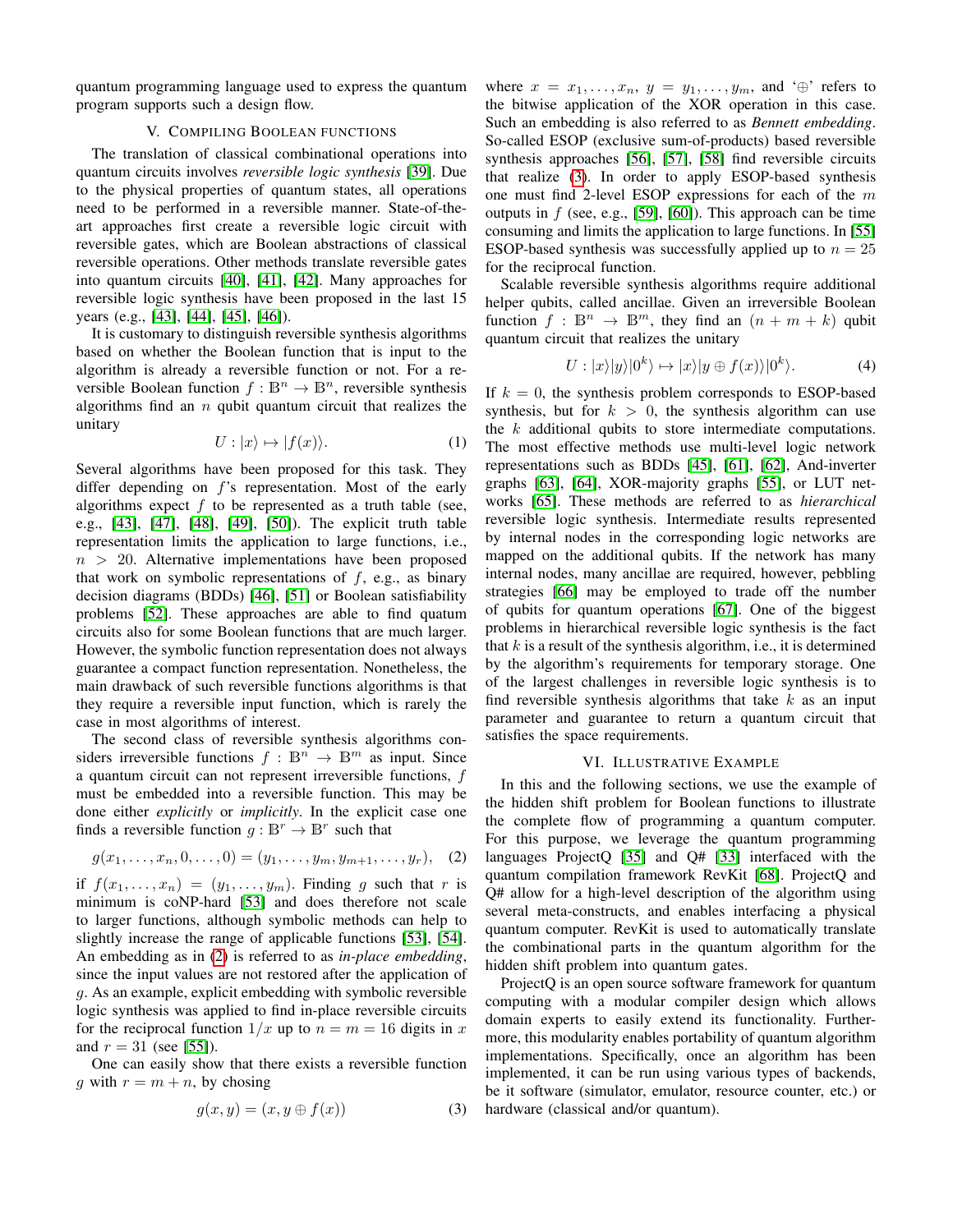Q# [\[33\]](#page-9-8) is a scalable, multi-paradigm, domain-specific programming language for quantum computing by Microsoft. The Q# framework allows describe how instructions are executed on quantum machines. The machines that can be targeted include many different levels of abstraction, ranging from various simulators to actual quantum hardware. Q# is multiparadigm in that it supports functional and imperative programming styles. Q# is scalable in that it allows to write programs to target machines of various sizes, ranging from small machines with only a few hundred qubits to large machines with millions of qubits. Finally, being a bona-fide stand-alone language, Q# allows a programmer to code complex quantum algorithms, offers rich and informative error reporting, and allows to perform various tasks such as debugging, profiling, resource estimation, and certain special-purpose simulations.

RevKit is an open source C++ framework and library that implements a large set of reversible synthesis, optimization, and mapping algorithms. By default, RevKit is executed as a command-based shell application, which allows to perform synthesis scripts by combining a variety of different commands. As an example, the command sequence

<span id="page-4-0"></span>revgen --hwb 4; tbs; revsimp; rptm; tpar; ps 
$$
-c
$$
 (5)

generates a reversible function describing the 4-input reversible hidden-weighted bit function, synthesizes it into a reversible circuit using transformation-based synthesis [\[43\]](#page-9-18), performs simplification of the resulting circuit, maps it into Clifford $+T$  gates using the mapping described in [\[42\]](#page-9-17), optimizes the  $T$  count using the T-par algorithm presented in [\[69\]](#page-9-44), and finally prints statistics about the final quantum circuit. All RevKit commands provided by the shell can also be accessed via a Python interface, e.g., 'revkit.revgen(hwb =  $4$ )' for the first command in [\(5\)](#page-4-0). Using the Python interface, RevKit can be executed from within ProjectQ using the projectq.libs.revkit module.

## *A. Quantum algorithm: the Boolean hidden shift problem*

For the illustrative example, we review the hidden shift problem for Boolean functions [\[70\]](#page-9-45). In general, the hidden shift problem is a quite natural source of problems for which a quantum computer might have an advantage over a classical computer as it exploits the property that fast convolutions can be performed by computing Fourier transforms and pointwise multiplication. See [\[71\]](#page-9-46) for general background on hidden shifts and related problems and [\[70\]](#page-9-45) for the case of hidden shifts over Boolean functions. Recently, the hidden shift problem for bent functions was also studied in [\[72\]](#page-9-47) from the point of view of classical simulation of the resulting quantum circuits. The problem of computing hidden shifts for Boolean functions is the following:

*Definition 1 (Hidden shift problem):* Let  $n \geq 1$  and let  $f, g$ :  $\mathbb{B}^n \to \mathbb{B}$  be two Boolean functions such that the following conditions hold: (i)  $f$ , and  $g$  are bent functions, and (ii) there exist  $s \in \mathbb{B}^n$  such that  $g(x) = f(x+s)$  for all  $x \in \mathbb{B}^n$ . Moreover, let oracle access for  $g$  and the dual bent function f be given. The task is then to find the hidden shift  $s$ .

Bent functions are Boolean functions which have a perfectly flat Fourier (i.e., Hadamard) spectrum, which in a sense makes

<span id="page-4-1"></span>
$$
|0\rangle^{\otimes n} \leftarrow H^{\otimes n} \left| \underbrace{U_g}_{1} \left| \underbrace{H^{\otimes n}}_{3} \left| \underbrace{U_{\tilde{f}}}_{4} \left| \underbrace{H^{\otimes n}}_{5} \left| \underbrace{A}_{6} \right| \right| \right|
$$

Fig. 3: Quantum algorithm for the hidden shift problem for a bent functions f. The quantum circuit assumes access to the shifted function  $g(x) = f(x + s)$  which is implemented by the diagonal unitary operator  $U_g = \sum_x (-1)^{g(x)} |x\rangle\langle x|$ . Also, the algorithm needs access to the dual bent function  $\hat{f}$ , which again is computed into the phase via a diagonal unitary.

them resemble random noise. It is easy to see that bent functions can only exist if the number of variables  $n$  is even. What makes the hidden shift problem for bent functions attractive is that it can be shown that classical algorithms cannot find the shift efficiently, whereas quantum algorithms can find the shift with only 1 query to q and 1 query to f. Moreover, the quantum algorithm to find hidden shifts is very simple as shown in Fig. [3:](#page-4-1) the gates needed are Hadamard gates, diagonal unitaries to implement the shifted function and the dual bent function, and measurements in the computational basis. An attractive feature of the algorithm is that—assuming perfect gates—the answer is deterministic, i.e., the measured bit pattern directly corresponds to the hidden shift. We assign each operation in the quantum algorithm an index from 1 to 6, written below each gate.

### *B. Maiorana-McFarland bent functions*

Arguably, the most simple example for a bent function is the inner product  $f(x, y) = xy^t = \sum_{i=1}^n x_i y_i$  of two bitvectors  $x = x_1, \dots, x_n$  and  $y = y_1, \dots, y_n$ . Note that this is a Boolean function  $f : \mathbb{B}^{2n} \to \mathbb{B}$  on an even number  $2n$  of variables. The function can be generalized to

$$
f(x,y) = x\pi(y)^t + h(y) \tag{6}
$$

for an arbitrary permutation  $\pi \in S_{2^n}$  on all  $2^n$  boolean bitvectors of length  $n$  and an arbitrary Boolean function  $h : \mathbb{B}^n \to \mathbb{B}$ . This leads to the class of so-called Maiorana-McFarland bent functions<sup>[2](#page-4-2)</sup>. The dual bent function is  $\tilde{f}(x,y) = \pi^{-1}(x)y^t + h(\pi^{-1}(x))$  [\[70\]](#page-9-45). Asymptotically, the size of this class scales as  $O(2^{cn2^n})$  which is doubly exponential in  $n$ , however, which is just an exponentially small fraction of the set of all Boolean functions on  $2n$  variables. A simple counting argument shows that most permutation  $\pi$ do not have an efficient circuit, however, there exist natural families of Maiorana-McFarland bent function for which the permutation  $\pi$  as well as the Boolean function h can be implemented efficiently.

The same basic circuit as shown in Fig. [3](#page-4-1) can be used to solve the hidden shift problem for Maiorana-McFarland bent functions. Note however, that in contrast to the case of the inner product function for which  $f = f$  holds, for the more general case where  $\pi$  is not the identity permutation, the diagonal unitary  $U_f = \sum_x (-1)^{f(x)} |x\rangle\langle x|$  implementing the

<span id="page-4-2"></span> $2$ Named after mathematicians James A. Maiorana (1946–2014) and Robert L. McFarland who were the first to study these functions about 50 years ago.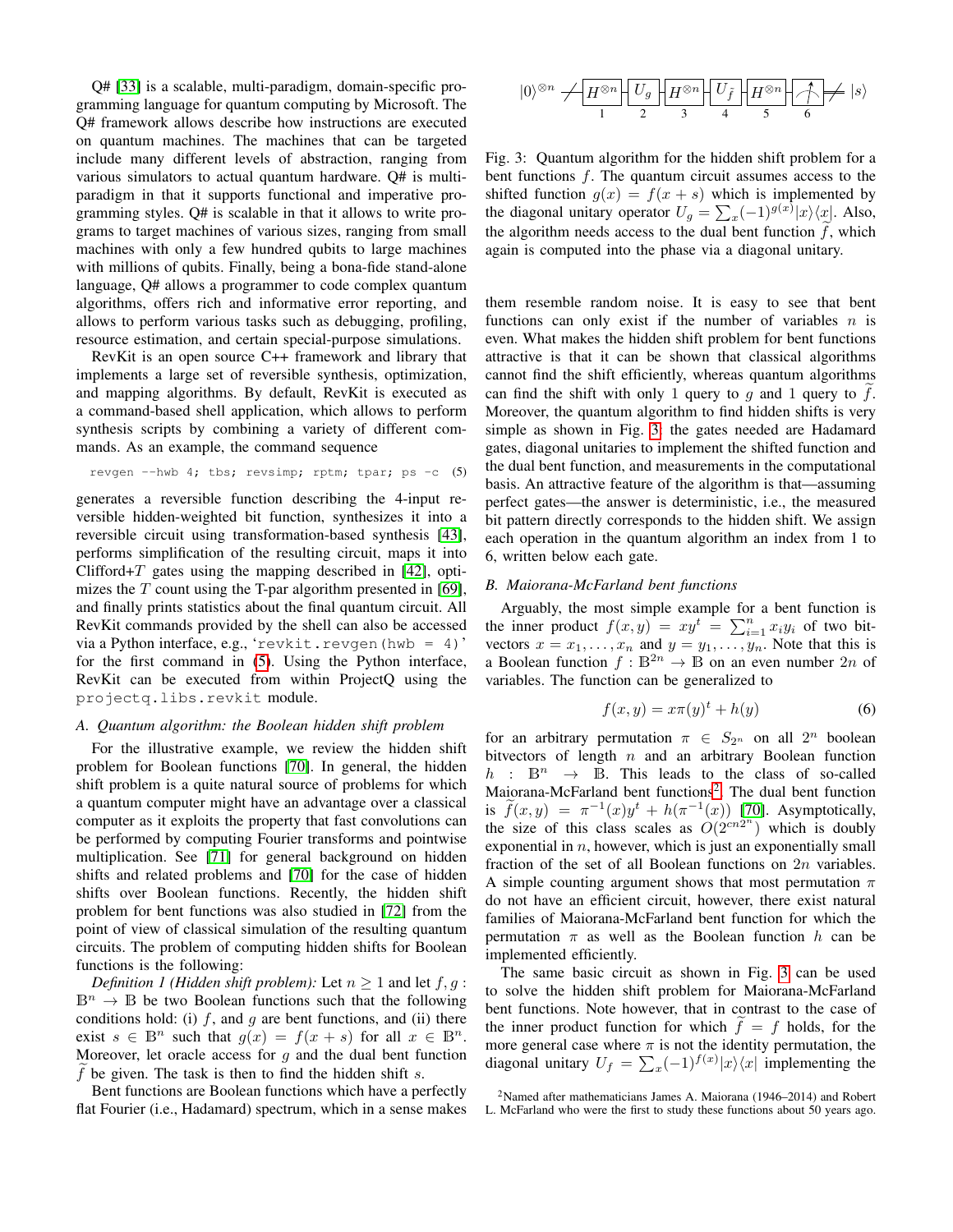```
1 from projectq.cengines import MainEngine
2 from projectq.ops import All, H, X, Measure
3 from projectq.meta import Compute, Uncompute
4 from projectq.libs.revkit import PhaseOracle
5
  # phase function
7 def f(a, b, c, d):
     return (a and b) \wedge (c and d)
9
10 eng = MainEngine()
11 x1, x2, x3, x4 = qubits =eng.allocate_qureg(4)
12
13 # circuit
14 with Compute(eng):
15 All(H) | qubits
16 X | x1
17 PhaseOracle(f) | qubits
18 Uncompute(eng)
19
20 PhaseOracle(f) | qubits
21 All(H) | qubits
22 Measure | qubits
23
24 eng.flush()
25
26 # measurement result
27 print ("Shift is \{\}".format (8 * int (x4) + 4 *int(x3) + 2 * int(x2) + int(x1))
```
<span id="page-5-10"></span><span id="page-5-9"></span><span id="page-5-8"></span><span id="page-5-7"></span><span id="page-5-6"></span><span id="page-5-5"></span>Fig. 4: ProjectQ python code for an instance of the hidden shift problem where  $f(x) = x_1x_2 \oplus x_3x_4$  and  $g(x) = f(x+1)$ .

bent function  $f$  and the shift  $g$  is different from the diagonal unitary  $U_{\tilde{f}} = \sum_x (-1)^{f(x)} |x\rangle\langle x|$  implementing the dual bent<br>function For the Meiorene McForland family enoughfields the function. For the Maiorana-McFarland family specifically, the difference in implementing  $f$  and  $f$  is to use the inverse permutation  $\pi^{-1}$  instead of  $\pi$  and to apply it to the x-variables instead of the y variables and similarly the role of x and y has to be changed in the evaluation of  $h$ .

# VII. INTEROP WITH PROJECTQ AND SIMULATOR / IBM BACKEND

In this section, we show how to program a concrete instance of the hidden shift problem using ProjectQ and RevKit. We choose  $f(x) = x_1x_2 \oplus x_3x_4$  as a Boolean function on 4 variables, and  $g(x) = f(x+1)$ , i.e.,  $s = 1$ . It can be shown that  $f = f$ .

Fig. [4](#page-5-0) shows the ProjectQ Python code for this example. The corresponding quantum circuit that is generated by the code is shown in Fig. [5.](#page-5-1) Lines [10](#page-5-2)[–11](#page-5-3) initialize a ProjectQ engine with 4 qubits, named  $x1$ ,  $x2$ ,  $x3$ , and  $x4$ , and stored in a list qubits. Line [15](#page-5-4) performs step 1 of the quantum algorithm described in Fig. [3.](#page-4-1) Line [16](#page-5-5) describes the shift by  $s = 1$ , implemented using an X operation on the least-significant qubit  $x1$ . Together with the phase circuit computed for  $f$  in line [17,](#page-5-6) it computes step 2 in the quantum algorithm. As input to the PhaseOracle statement we can provide a predicate f implemented as Python function. The PhaseOracle statement converts the Python code in f into a Boolean expression. This expression is then passed to RevKit, which automatically compiles the expression into a circuit computing the function described by f into the global phase of the circuit. The Uncompute statement in line [18](#page-5-7) uncomputes

<span id="page-5-1"></span>

Fig. 5: Quantum circuit that is implemented by the Python code in Fig. [4;](#page-5-0) indexes below the gates correspond to the steps in Fig. [3,](#page-4-1) indexes above the gates correspond to the lines in Fig. [4.](#page-5-0)

<span id="page-5-12"></span>

Fig. 6: Histogram depicting the average and standard deviation of the outcome probabilities of three runs of the code in Fig. [4.](#page-5-0) Each run consists of 1024 executions of the circuit on the IBM Quantum Experience chip. The correct shift  $s = 1$  was found with average probability  $p \approx 0.63$ .

all operations that were specified in the Compute block in lines [14](#page-5-11)[–16,](#page-5-5) by applying all operations in inverse order. This will also add step 3 of the algorithm to the quantum circuit. Since  $f = f$ , we again compute the phase circuit for f in line [20,](#page-5-8) apply Hadamard gates to each qubit for step 5 of the algorithm, and finally measure all qubits in line [22.](#page-5-10) The resulting state of the qubits, computed using simulation, corresponds to the shift  $s = 1$ . The program outputs 'Shift is 1.' By changing two lines of code in [4,](#page-5-0) the backend can be changed to the IBM Quantum Experience chip. Doing so and running three times 1024 shots of the circuit yielded the results depicted in Fig. [6.](#page-5-12)

Fig. [7](#page-6-0) shows a Python code that implements an instance of the hidden shift problem for a Maiorana-McFarland bent function where  $n = 3$ ,  $\pi = [0, 2, 3, 5, 7, 1, 4, 6]$ , and  $h = 0$ . Fig. [8](#page-7-0) shows the corresponding circuit. The program is similar to the program in Fig. [4.](#page-5-0) We create 6 qubits and partition them into three qubits x for  $x_1, x_2, x_3$  and three qubits y for  $y_1, y_2, y_3$ . The inner product is realized by the bent function specified by the Python function f. We use the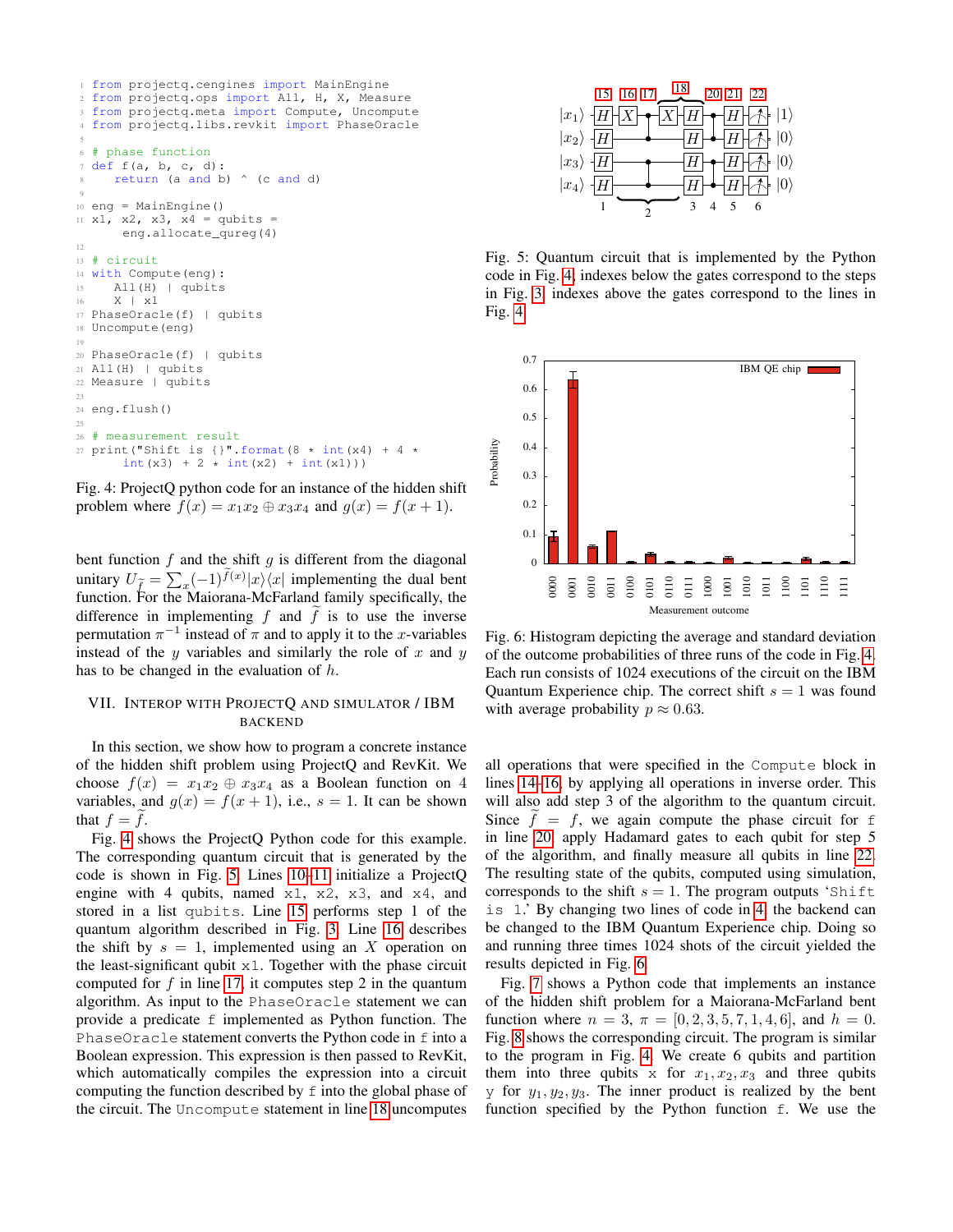```
1 from projectq.cengines import MainEngine
2 from projectq.ops import All, H, X, Measure
3 from projectq.meta import Compute, Uncompute,
      Dagger
4 from projectq.libs.revkit import PhaseOracle,
     PermutationOracle
5 import revkit
6
7 # phase function
8 \text{ def } f(a, b, c, d, e, f):
9 return (a and b) \wedge (c and d) \wedge (e and f)
10
11 # permutation
12 \text{ pi} = [0, 2, 3, 5, 7, 1, 4, 6]13
14 eng = MainEngine()
15 qubits = eng.allocate_qureg(6)
16 x = qubits[::2] # qubits on odd lines
17 y = qubits[1::2] # qubits on even lines
18
19 # circuit
20 with Compute(eng):
21 All(H) | qubits
22 All(X) | [x[0], x[1]]
23 PermutationOracle(pi) | y
24 PhaseOracle(f) | qubits
25 Uncompute(eng)
26
27 with Compute(eng):
28 with Dagger(eng):
29 PermutationOracle(pi, synth=revkit.dbs) | x
30 PhaseOracle(f) | qubits
31 Uncompute(eng)
32
33 All(H) | qubits
34 Measure | qubits
35
36 eng.flush()
37
38 # measurement result
39 print("Shift is {}".format(sum(int(q) << i for
      i, q in enumerate(qubits))))
```
Fig. 7: ProjectQ python code for an instance of the hidden shift problem where  $f(x,y) = x\pi(y)^t$ ,  $\pi = [0, 2, 3, 5, 7, 1, 4, 6]$ , and  $s = 5$ .

function PermutationOracle to create a quantum circuit from a permutation, which is then applied to the qubits in x. The function PermutationOracle calls RevKit using transformation-based synthesis [\[43\]](#page-9-18) followed by a mapping of Toffoli gates into Clifford+T gates using the algorithm presented in [\[42\]](#page-9-17). For the second part of the circuit, we need a quantum circuit for the inverse permutation  $\pi^{-1}$ . Instead of inverting  $\pi$ , we compute another quantum circuit for  $\pi$  and invert the circuit using the Dagger statement. Note that for this compilation we chose decomposition-based synthesis [\[47\]](#page-9-22) for finding a Toffoli network for the permutation. Since each permutation is uncomputed after the phase circuit for the inner product, the final circuit consists of four subcircuits realizing either  $\pi$  or its inverse. These are emphasized using dashed boxes in Fig. [8.](#page-7-0)

## VIII. INTEROP WITH Q# AND SIMULATOR BACKEND

In the following we describe a programming flow that implements the same high-level algorithm, i.e., an instance of the hidden shift problem for Maiorana-McFarland functions, but implements it in Q#. While at a high level, the interop

between RevKit and Q# happens as described in Fig. [2,](#page-2-1) the actual invocation of RevKit in the design flow is slightly different from the RevKit/ProjectQ interop in that RevKit is used as a pre-processor to produce the code for the permutation oracle as Q# native code. Subsequently, the Q# compiler is then invoked to compile the algorithm and to target a simulator backend that is part of the Microsoft Quantum Development Kit (QDK).

The code for the hidden shift problem shown in Fig. [9](#page-7-1) is structurally quite similar to familiar languages such as C# and Java in its use of semicolons to end statements, curly brackets to group statements, and double-slash to introduce comments. Q# also uses namespaces to group definitions together, and allows references to elements from other namespaces.

The Q# code begins with a namespace statement (line 1) which declares the symbols and makes then available for other projects. The mechanism to include other namespaces is via the open keyword. This is used here in line 3 to include the basic gates such as the Hadamard gate  $H$  and in line 5 to include the "canon" which is a large library of useful operations, functions, and combinators. For the current example we use operations ApplyToEach and MResetZ from the canon. The implementation of the permutation oracle itself is provided in another namespace which is included in line 7. The basic unit in Q# to model side effects on quantum data is an operation such as the operation HiddenShift declared in line 9. Besides operations, Q# also supports functions which allow to modify state that is purely classical. Note that the definition of an operation or a function must begin with a declaration of the type signature of the function, including its input and output types. This is done in lines 10–14 of the present example.

Operations and functions are first-class citizens in Q#, i.e., they can be passed as arguments. In the present case, Ustar is an operation that implements the diagonal operator  $U_{\tilde{r}}$  as defined earlier. If an operation changes the state of a quantum register (modeled here as Qubit[] array), then its type is Qubit  $\lceil \rceil$  => (), where () denotes the unit type. Operations are the only way the state of an abstract quantum machine model can be manipulated. Q# can be used to target many abstract quantum machine models, including future physical implementations of scalable quantum computers. Currently, the main target of Q# is a state-of-the-art simulator that can easily handle up to 30 qubits on a standard computer and over 40 qubits on a distributed computer using an MPI-based implementation.

The body element on line 15 specifies the implementation of the operation. Q# operations may also specify implementations for variants, or derived operations, that are common in quantum computing. These variants indicated by adjoint (inverse), a controlled and controlled adjoint. If the key-word auto is provided, then the compiler automatically calculates the inverse or controlled version of the operation based on the body, but in general it can make sense to provide these implementations separately as more efficient circuits might be known. While variants do not occur in the implementation of the HiddenShift opera-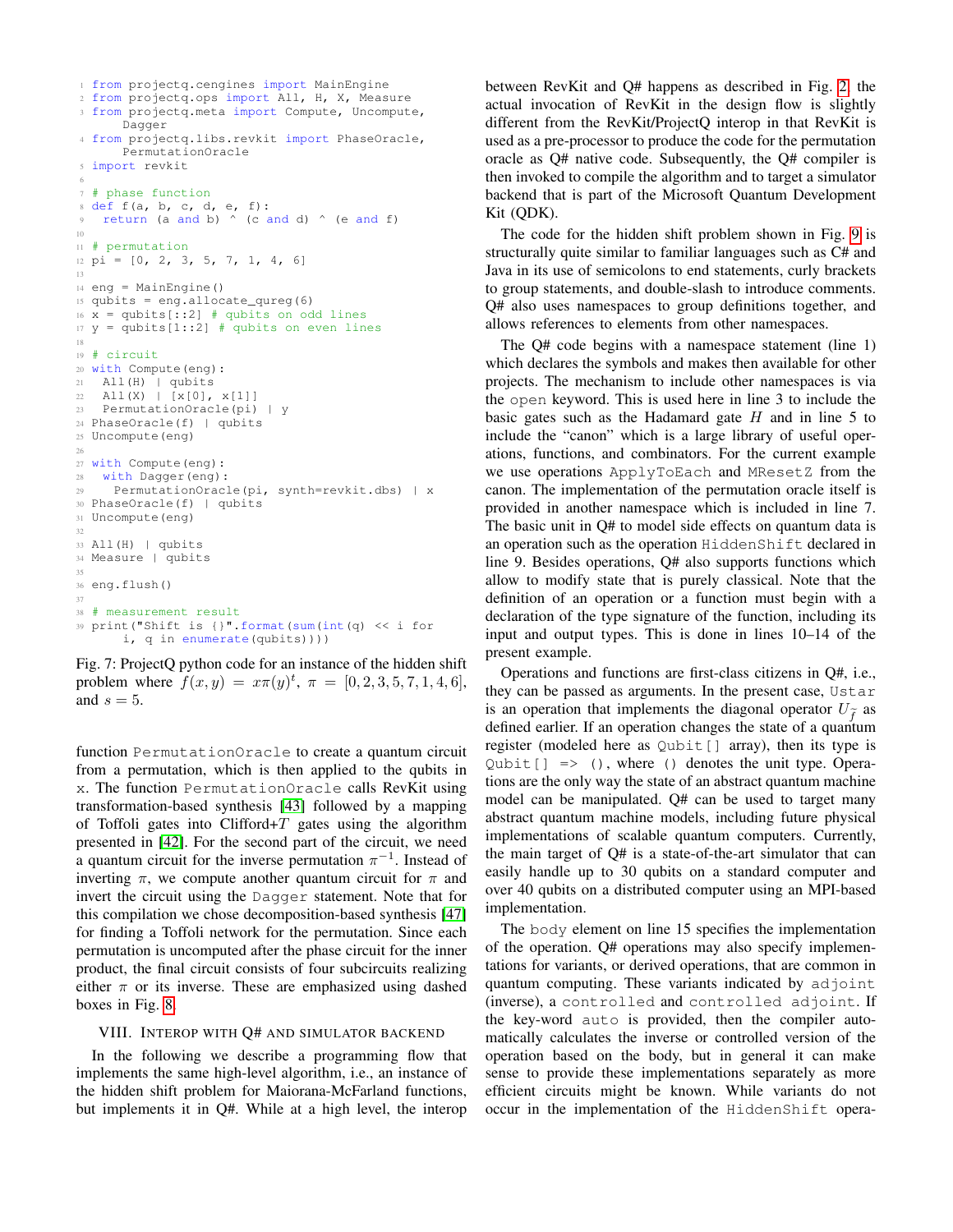<span id="page-7-0"></span>

| H X<br>$x \times$<br>$ x_1\rangle$                                                       |                                                   | $X$ HH<br>$T  H$ -<br>Η                                                                                  | $H$ $\mathcal{A}$ $1$<br>HH<br>1 L L                                            |
|------------------------------------------------------------------------------------------|---------------------------------------------------|----------------------------------------------------------------------------------------------------------|---------------------------------------------------------------------------------|
| $\sim$<br> H <br>$\neg$ ப $\neg$ ப $\neg$<br>$ y_1\rangle$<br>111                        | $\tau$<br>  பட்பட்ட<br>$\sim$<br>$\sim$<br>لات کا | H                                                                                                        | $ H \!\!\!\!\!\!\wedge\uparrow\!\!\!\!\!\wedge 0\rangle$                        |
| H X<br>$x \times$<br>$ x_2\rangle$                                                       |                                                   | $\pi$ lx<br>100<br>$H$ $X$ $\oplus$ $\rightarrow$<br>$\mathbf{x}$<br>⊢+⊕⊕⊷ю⊕<br>∽<br>ΠΔ<br><b>.</b><br>ட | $\nabla$ l $\pi$ la<br>$X$ $H$ $\sim$ 1                                         |
| $\sim$<br><del>᠊</del> ᠊ᡈ᠊ᡰᡎ᠋᠍᠊ᡰᢁ᠊ <i>ᡎ</i> ᠋ᡰ <del>ᢁ</del><br> H <br>$ y_2\rangle$<br>_ | $T\uplus$<br>$\bigoplus_{T} \bigoplus_{T}$        | H                                                                                                        | HHA 0                                                                           |
| $\boxed{H}$<br>$ x_3\rangle$                                                             |                                                   | π†⊕π†⊕<br>TT<br>$\sim$                                                                                   | $\sim$<br>$H$ $ \! \! \! \mathcal{A} \! $ $ 0\rangle$<br>†⊕ተ™⊕<br>$-\oplus T^*$ |
| $\sqrt{2}$<br> H <br>$ y_3\rangle$<br>$- - - -$                                          | Ⴐ                                                 | H                                                                                                        | $\Vert H \Vert \bm{\wedge} \, \vert 0 \rangle$                                  |

Fig. 8: Quantum circuit that is implemented by the Python code in Fig. [7.](#page-6-0) The dashed boxes emphasize the subcircuits which correspond to realizations of  $\pi$  and its inverse.

3

 $29$ 

47

```
1 namespace Microsoft.Quantum.HiddenShift{
  // basic operations: Hadamard, CNOT, etc
  open Microsoft.Quantum.Primitive;
  // useful lib functions and combinators
  open Microsoft.Quantum.Canon;
  // permutation defining the instance
  open Microsoft.Quantum.PermOracle;
8
9 operation HiddenShift
10 // signature of input types
11 (Ufstar : (Qubit[] => ()),
12 Ug : (Qubit[] => ()), n : Int) :
13 // signature of output type
14 Result[] {
15 body {
16 mutable resultArray = new Result[n];
17 // allocate n clean qubits
18 using(qubits=Qubit[n]) {
19 ApplyToEach(H, qubits);
20 Ug(qubits);
21 ApplyToEach(H, qubits);
22 Ufstar(qubits);
23 ApplyToEach(H, qubits);
24 // measure and reset qubits
25 for (idx \in 0..(n-1)) {
26 set resultArray[idx] =
                MResetZ(qubits[idx]);
27 }
28 }
29 Message($"result: {resultArray}");
30 return resultArray;
31 }
32 }}
```
Fig. 9: Implementation of the correlation algorithm for the Boolean hidden shift problem in Q#. This code is shipped as an algorithm sample with the Microsoft QDK [\[33\]](#page-9-8).

tion, they do occur in the implementation of the operation PermutationOracle further below.

Q# allows the introduction of mutable variable as in line 16 which is returned to a driver program (which can be written in a .NET language such as C# or F#) in line 30. Further notable elements used in this code snippet are the allocation of clean qubits (which by definition are initialized in the  $|0\rangle$  state) in line 18 by using the using keyword. Q# offers classical flow and control constructs like in line 25 where the code iterates through a range of integers using for. Finally, we remark that Q# supports mutable and immutable types. The syntax for declaring a new mutable variable is shown in line 16 of an array that will hold the final result of the computation. Assignment of mutable variables is done using set statements as in line 26.

The definition of the instance  $U_g$  and  $U_{\tilde{f}}$  of the hidden shift problem itself is done by calling RevKit first during

```
1 namespace Microsoft.Quantum.PermOracle{
2 open Microsoft.Quantum.Primitive;
4 operation PermutationOracle
5 // signature of input types
6 (qubits : Qubit[]) :
7 // signature of output type
8 () {
9 body {
10 CNOT(qubits[2], qubits[1]);
H(\text{qubits}[0]);
12 T(qubits[2]);
13 T(qubits[1]);
14 T(qubits[0]);
15 CNOT(qubits[1], qubits[2]);
16 CNOT(qubits[0], qubits[1]);
17 CNOT(qubits[2], qubits[0]);
18 (Adjoint T)(qubits[1]);
19 CNOT(qubits[2], qubits[1]);
20 (Adjoint T)(qubits[2]);
21 (Adjoint T)(qubits[1]);
22 T(qubits[0]);
23 CNOT(qubits[0], qubits[1]);
24 CNOT(qubits[2], qubits[0]);
25 CNOT(qubits[1], qubits[2]);
26 H(qubits[0]);
27 CNOT(qubits[0], qubits[1]);
28 CNOT(qubits[1], qubits[2]);
30 adjoint auto
31 controlled auto
32 controlled adjoint auto
33 }
34
35 operation BentFunctionImpl
36 (n : Int, qs : Qubit[]) : () {
37 body {
38 let xs = qs[0..(n-1)];
39 let ys = qs[u, (2*n-1)];<br>(Adjoint PermutationOrac
       (Adjoint PermutationOracle)(ys);
41 for (idx in 0..(n-1)) {
42 (Controlled Z)([xs[idx]], ys[idx]);
43 }
44 PermutationOracle(ys);
45 }
46 }
48 function BentFunction
49 (n : Int) : (Qubit[] => ()) {
50 return BentFunctionImpl(n, _);
```
<sup>51</sup> }} Fig. 10: Q# code for an instance of the hidden shift problem

where  $f(x, y) = x\pi(y)^t$ ,  $\pi = [0, 2, 3, 5, 7, 1, 4, 6]$ .

a pre-processing state. The input for this is a description of the permutation  $\pi$  to be implemented. The output of this stage is another Q# program which is shown as the PermutationOracle operation in Fig. [10.](#page-7-2) Note that this

operation makes use of primitive gates that are built-into the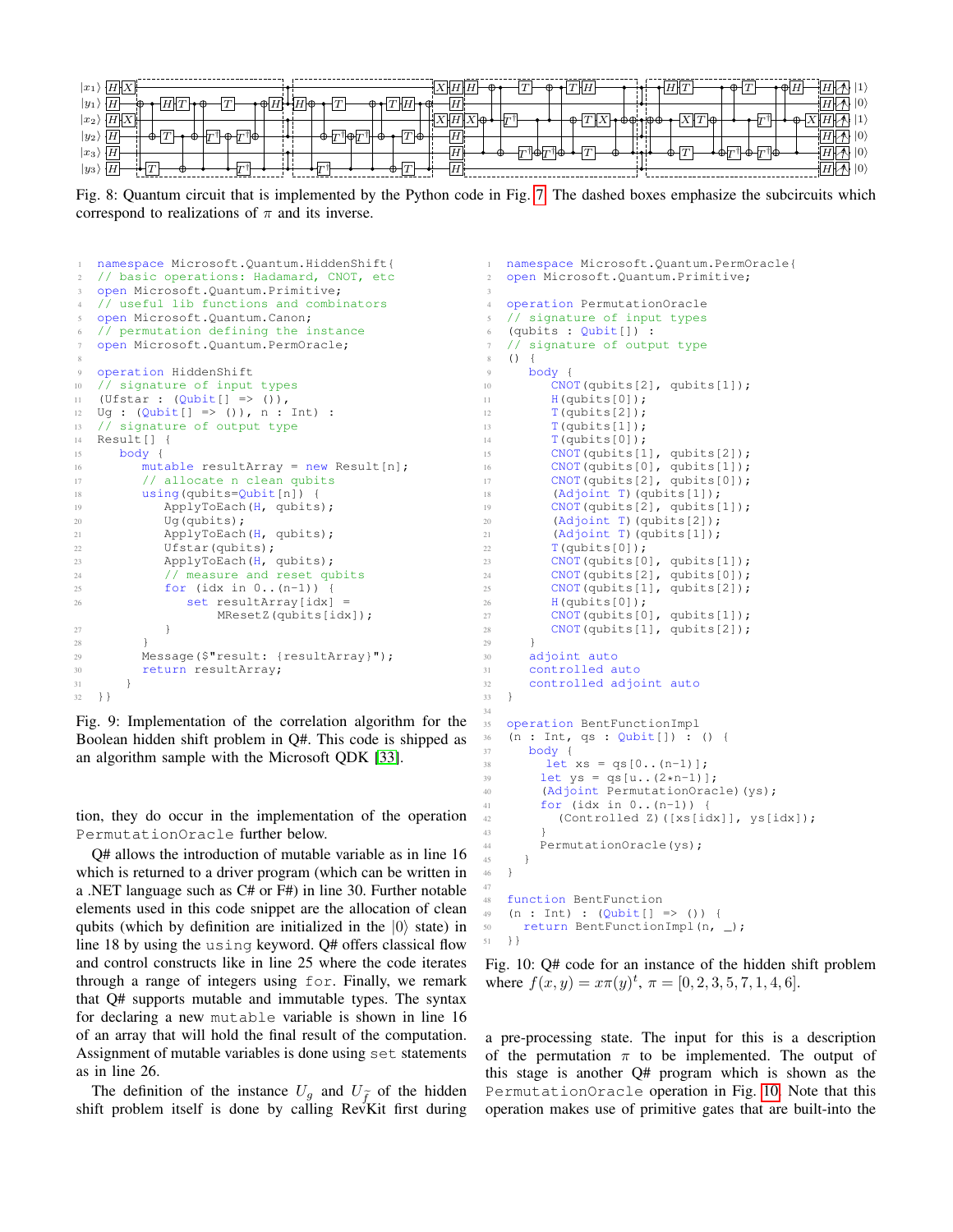Q# language and that are native to the underlying abstract quantum machine model, such as  $H, T$ , and CNOT. Also note that the Adjoint functor is used in lines 18, 20, and 21 which computes the inverse of the invoked operation.

The instance of the bent function is defined in the block starting at line 48 and returns a function with signature Qubit  $\lceil \rceil$  => (). The implementation of this function, which depends on the number of variables (here denoted by integer n using the Int primitive type) invokes another operation from which the function is constructed using partial application, which is the basic mechanism in which e.g. currying can be implemented in Q#.

For space reasons, not all subroutines used in the implementation of the shifted bent functions and the test harness are shown as snippets, however, these can be inspected as sample Q# code that was shipped with the QDK [\[33\]](#page-9-8). The test subroutine consists of a C# part that invokes the above Q# program and targets the built-in simulator.

# IX. CHALLENGES AND CONCLUSIONS

In this paper, we illustrated and discussed the high-level design flow for mapping a quantum algorithm to quantum computers using quantum programming languages. Expressive syntactical constructs and a rich API in combination with effective automatic compilation algorithms allow us to express quantum algorithms at a high level without being burdened with specifying each single quantum operation. This ultimately leads to implement (i) more scalable algorithms, since tedious manual compilation of combinational components is performed automatically, and (ii) more complex algorithms by combining abstract high-level syntactic constructs offered by the programming language. Therefore, programming quantum computers is catching up with its classical counterpart in which a variety of high-level programming languages and significant effort in the development of compilers render manual assembly descriptions unnecessary.

Several challenges remain and are awaiting satisfactory solutions. In this paper, we only considered simple reversible synthesis methods which do not require additional ancilla qubits for the realization of the quantum circuit. This limits their application to small functions with up to about 25 variables. In order to automatically compile larger functions, reversible logic synthesis methods require additional qubits. These are typically determined during the execution of the algorithm, and cannot be bounded ahead of time. Synthesis methods that find a solution without exceeding a given number of ancillae are rare and the state of available solutions is still in its infancy [\[65\]](#page-9-40), [\[67\]](#page-9-42).

Another issue is the verification of the synthesized circuits. Simulating the quantum circuit may require to represent the complete quantum state, which is exponentially large in the number of qubits. Verified compilers that are "correct-byconstruction" address this issue [\[73\]](#page-9-48). However, when applying post-optimization, one needs to verify that the optimized circuit did not change the functionality, requiring to simulate complete quantum states in the worst-case.

## ACKNOWLEDGMENTS

We thank the QuArC team for useful discussions. Circuits were typeset using  $\langle q|pic \rangle$  by Tom Draper and Sandy Kutin.

## **REFERENCES**

- <span id="page-8-0"></span>[1] P. W. Shor, "Polynomial-time algorithms for prime factorization and discrete logarithms on a quantum computer," *SIAM Journal on Computing*, vol. 26, no. 5, pp. 1484–1509, 1997.
- <span id="page-8-1"></span>[2] C. Pomerance, "A tale of two sieves," *Notices of the AMS*, vol. 43, no. 12, pp. 1473–1485, 1996.
- <span id="page-8-2"></span>[3] T. Häner, M. Roetteler, and K. M. Svore, "Factoring using  $2n+2$  qubits with Toffoli based modular multiplication," *Quantum Information and Computation*, vol. 18, no. 7&8, pp. 673–684, 2017.
- <span id="page-8-3"></span>[4] M. Roetteler, M. Naehrig, K. Svore, and K. Lauter, "Quantum resource estimates for computing elliptic curve discrete logarithms," in *Proceedings of the 23rd Annual International Conference on the Theory and Applications of Cryptology and Information Security (ASIACRYPT'17), Hong King, China*, ser. Lecture Notes in Computer Science, vol. 10625. Springer, 2017, pp. 241–270.
- <span id="page-8-4"></span>[5] L. K. Grover, "A fast quantum mechanical algorithm for database search," in *Symposium on Theory and Computing*, 1996, pp. 212–219.
- <span id="page-8-5"></span>[6] M. Grassl, B. Langenberg, M. Roetteler, and R. Steinwandt, "Applying Grover's algorithm to aes: quantum resource estimates," in *Int'l Conf. on Post-Quantum Cryptography*, ser. Lecture Notes in Computer Science, vol. 9606. Springer, 2016, pp. 29–43.
- <span id="page-8-6"></span>[7] A. W. Harrow, A. Hassidim, and S. Lloyd, "Quantum algorithm for linear systems of equations," *Physical Review Letters*, vol. 103, no. 15, p. 150502, 2009.
- <span id="page-8-7"></span>[8] B. D. Clader, B. C. Jacobs, and C. R. Sprouse, "Preconditioned quantum linear system algorithm," *Physical Review Letters*, vol. 110, no. 25, p. 250504, 2013.
- <span id="page-8-8"></span>[9] A. Scherer, B. Valiron, S. Mau, D. S. Alexander, E. van den Berg, and T. E. Chapuran, "Concrete resource analysis of the quantum linearsystem algorithm used to compute the electromagnetic scattering cross section of a 2D target," *Quantum Information Processing*, vol. 16, no. 3, p. 60, 2017.
- <span id="page-8-9"></span>[10] R. P. Feynman, "Simulating physics with computers," *International Journal of Theoretical Physics*, vol. 21, pp. 467–488, 1982.
- <span id="page-8-10"></span>[11] T. H. Johnson, S. R. Clark, and D. Jaksch, "What is a quantum simulator?" *EPJ Quantum Technology*, vol. 1, no. 10, pp. 1–12, 2014.
- <span id="page-8-11"></span>[12] D. W. Berry, A. M. Childs, and R. Kothari, "Hamiltonian simulation with nearly optimal dependence on all parameters," in *IEEE 56th Annual Symposium on Foundations of Computer Science, FOCS 2015*, 2015, pp. 792–809.
- <span id="page-8-12"></span>[13] A. Aspuru-Guzik, A. D. Dutoi, and M. Love, Peter J.and Head-Gordon, "Simulated quantum computation of molecular energies," *Science*, vol. 309, pp. 1704–1707, 2005.
- <span id="page-8-13"></span>[14] D. Wecker, M. B. Hastings, N. Wiebe, B. K. Clark, C. Nayak, and M. Troyer, "Solving strongly correlated electron models on a quantum computer," *Physical Review A*, vol. 92, p. 062318, 2015.
- <span id="page-8-14"></span>[15] R. Somma, G. Ortiz, J. E. Gubernatis, E. Knill, and R. Laflamme, "Simulating physical phenomena by quantum networks," *Physical Review A*, vol. 65, p. 04323, 2002.
- <span id="page-8-15"></span>[16] B. Bauer, D. Wecker, A. J. Millis, M. B. Hastings, and M. Troyer, "Hybrid quantum-classical approach to correlated materials," *Physical Review X*, vol. 6, p. 031045, 2016.
- <span id="page-8-16"></span>[17] S. P. Jordan, K. S. M. Lee, and J. Preskill, "Quantum algorithms for quantum field theories," *Science*, vol. 336, pp. 1130–1133, 2012.
- <span id="page-8-17"></span>[18] F. T. Chong, D. Franklin, and M. Martonosi, "Programming languages and compiler design for realistic quantum hardware," *Nature*, vol. 549, no. 7671, pp. 180–187, 2017.
- <span id="page-8-18"></span>[19] D. Castelvecchi, "Quantum computers ready to leap out of the lab in 2017," *Nature*, vol. 541, no. 7635, pp. 9–10, 2017.
- <span id="page-8-19"></span>[20] IBM, "IBM builds its most powerful universal quantum computing processors," 2017, press release by IBM, posted online May 17, 2017.
- <span id="page-8-20"></span>[21] Rigetti, "Unsupervised machine learning on Rigetti 19Q with Forest1.2," 2017, press release by Rigetti, Inc., posted online December 18, 2017.
- <span id="page-8-21"></span>[22] Intel, "Intel delivers 17-qubit superconducting chip with advanced packaging to QuTech," 2017, press release by Intel, posted online October 10, 2017.
- <span id="page-8-22"></span>[23] IBM, "IBM announces advances to IBM quantum systems & ecosystem," 2017, press release by IBM, posted online Nov 10, 2017.
- <span id="page-8-23"></span>[24] E. Pednault, J. A. Gunnels, G. Nannicini, L. Horesh, T. Magerlein, E. Solomonik, and R. Wisnieff, "Breaking the 49-qubit barrier in the simulation of quantum circuits," *arXiv preprint [arXiv:1710.05867](http://arxiv.org/abs/1710.05867)*, 2017.